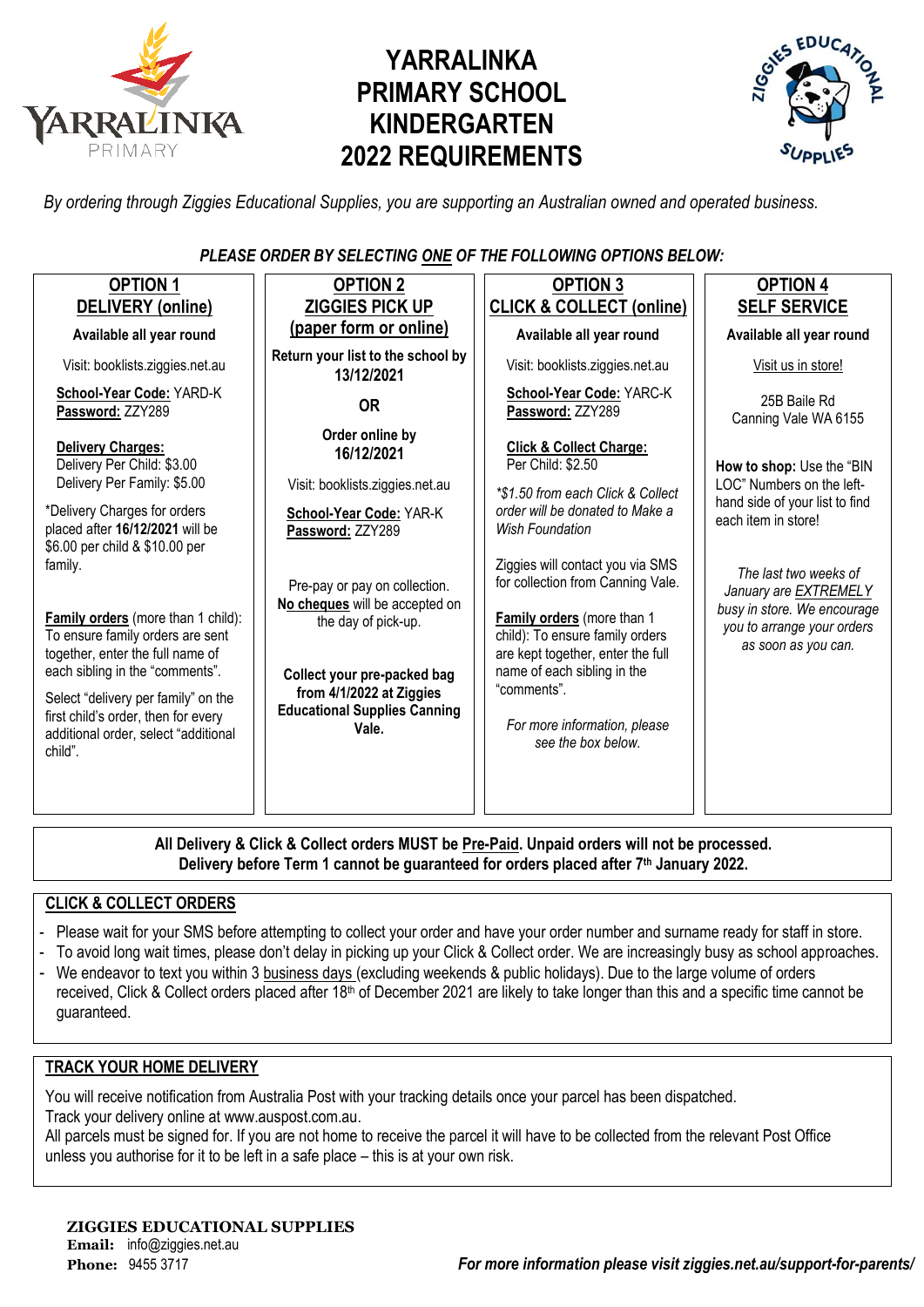

### **MISSING ITEMS**

Please ensure that you open your parcel and check your order as soon as you receive it. If you have any items missing from your pack that are not listed as being on back order, PLEASE NOTIFY US WITHIN 14 DAYS OF RECEIVING your order by emailing info@ziggies.net.au.

*Any claims made after this date will not be accepted.*

## **REFUNDS**

- Refunds will be granted for textbooks/workbooks on your Requirements List that are in **PERFECT** condition up to the **14th February 2022** or **14 days from date of purchase** (whichever is the latter). PERFECT condition = still wrapped in packaging, no name written on, no bent corners, no book covering.
- **NO REFUNDS WILL BE GIVEN FOR DIGITAL PRODUCTS.**
- Ziggies will gladly refund or exchange any items deemed faulty from the manufacturer.
- **NO REFUNDS WILL BE ISSUED FOR ITEMS MARKED WITH A #, THESE ITEMS ARE FIRM SALE.**

**Please note: A refund or exchange cannot be given if the receipt is not presented.**

| <b>Store Trading Hours:</b>                                                                                                                                                                                                                                                                                                    |                                                                                                                                                                                                  | <b>Store locations:</b>                                                                                                                                                                                                                                                   |  |  |
|--------------------------------------------------------------------------------------------------------------------------------------------------------------------------------------------------------------------------------------------------------------------------------------------------------------------------------|--------------------------------------------------------------------------------------------------------------------------------------------------------------------------------------------------|---------------------------------------------------------------------------------------------------------------------------------------------------------------------------------------------------------------------------------------------------------------------------|--|--|
| Mon – Fri                                                                                                                                                                                                                                                                                                                      | $9:00am - 5:00pm$                                                                                                                                                                                | 25B Baile Rd<br>❖<br>Canning Vale WA 6155                                                                                                                                                                                                                                 |  |  |
| Saturday                                                                                                                                                                                                                                                                                                                       | $9:00am - 1:00pm$                                                                                                                                                                                |                                                                                                                                                                                                                                                                           |  |  |
| <b>Extended hours:</b><br>Sat 8 <sup>th</sup> Jan<br>Sat 15 <sup>th</sup> Jan<br>Sat 22 <sup>nd</sup> Jan<br>Thurs 27 <sup>th</sup> Jan<br>Fri 28 <sup>th</sup> Jan<br>Sat 29 <sup>th</sup> Jan<br>Sun 30 <sup>th</sup> Jan<br>Mon 31 <sup>st</sup> Jan<br>Sat 5 <sup>th</sup> Feb<br>* Christmas Eve (24th Dec) 9:00am-3:00pm | $9:00$ am $-3:00$ pm<br>$9:00$ am $-3:00$ pm<br>$9:00am - 5:00pm$<br>$8:00am - 6:00pm$<br>$8:00am - 6:00pm$<br>$9:00am - 5:00pm$<br>$11:00am - 4:00pm$<br>$8:00am - 6:00pm$<br>$9:00am - 3:00pm$ | <b>Parking:</b> Please be aware that there is limited parking in the<br>last two weeks of January. Please be respectful of<br>neighbouring businesses.<br>To avoid parking issues, we strongly encourage you to visit<br>our store earlier or select the delivery option. |  |  |
| * Closed all public holidays (i.e. Christmas Day,<br>Boxing Day, New Year's Day, Australia Day etc.)                                                                                                                                                                                                                           |                                                                                                                                                                                                  |                                                                                                                                                                                                                                                                           |  |  |

### **Covid-19**

Due to the current situation with Covid-19, we will be monitoring and restricting (if necessary) the number of customers in store for the safety of our customers and staff. If you are visiting our stores in the last 2 weeks of January, please be aware that you may need to wait in line to enter our stores for self-service, so please limit the number of family members you bring with you. We highly recommend that you visit before this time. All customers will be required to sign in using the Safe WA App or the manual register.

### **Plastic Bags**

We encourage you to bring re-usable bags into store if doing self-service. Re-usable plastic and fabric bags will be available to purchase if required.

#### **Parents to Supply**

1x Library Bag (any style/ type is fine- see attachment from the school with example) 2x Boxes of Tissues 1x Roll of Paper Towels